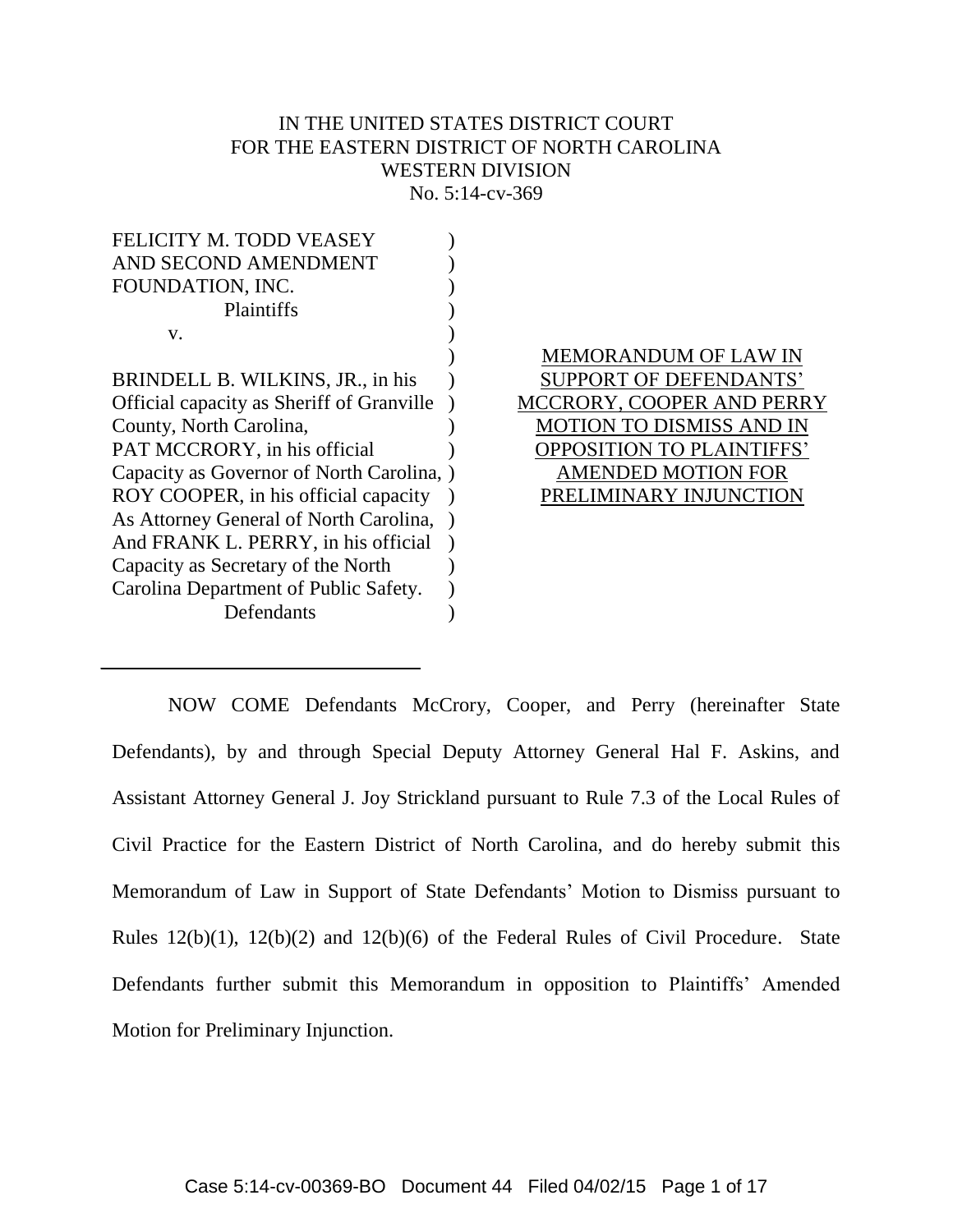#### Statement of the Case

Plaintiffs filed this action by way of a complaint in the Eastern District of North Carolina on or about June 30, 2014. The initial complaint was against Defendant Wilkins, Sheriff of Granville County, North Carolina, in his official capacity. After numerous additional filings leading to a hearing and Order entered on January 22, 2015 by the Honorable District Judge Terrence W. Boyle, Plaintiffs filed their Amended Complaint on February 17, 2015, adding State Defendants as parties. A summons was issued as to each State Defendant on or about February 17, 2015. Plaintiffs purport to bring an action against the State Defendants pursuant to 42 U.S.C § 1983 under the theory that State Defendants deprived Plaintiff Veasey and others similarly situated of their civil rights under color of law. Plaintiffs seek equitable, declaratory and injunctive relief. (Amend. Comp. ¶ 1)

Plaintiffs assert that the provisions of North Carolina General Statutes preventing Plaintiff Veasey and others similarly situated from obtaining a permit to carry a concealed firearm violate the Second Amendment and deny Plaintiffs equal protection under the Fourteenth Amendment. (Amend. Comp.  $\P$   $\P$  2 - 4)

## Statement of the Facts

Plaintiffs allege that Felicity Veasey is a 39 year old female citizen of Australia who has lived legally in North Carolina since 2001, currently residing in the town of Butner, Granville County, North Carolina. (Amend. Comp. ¶ 8) In 2012 she was notified by the Granville County Sheriff's office that she was ineligible to obtain a permit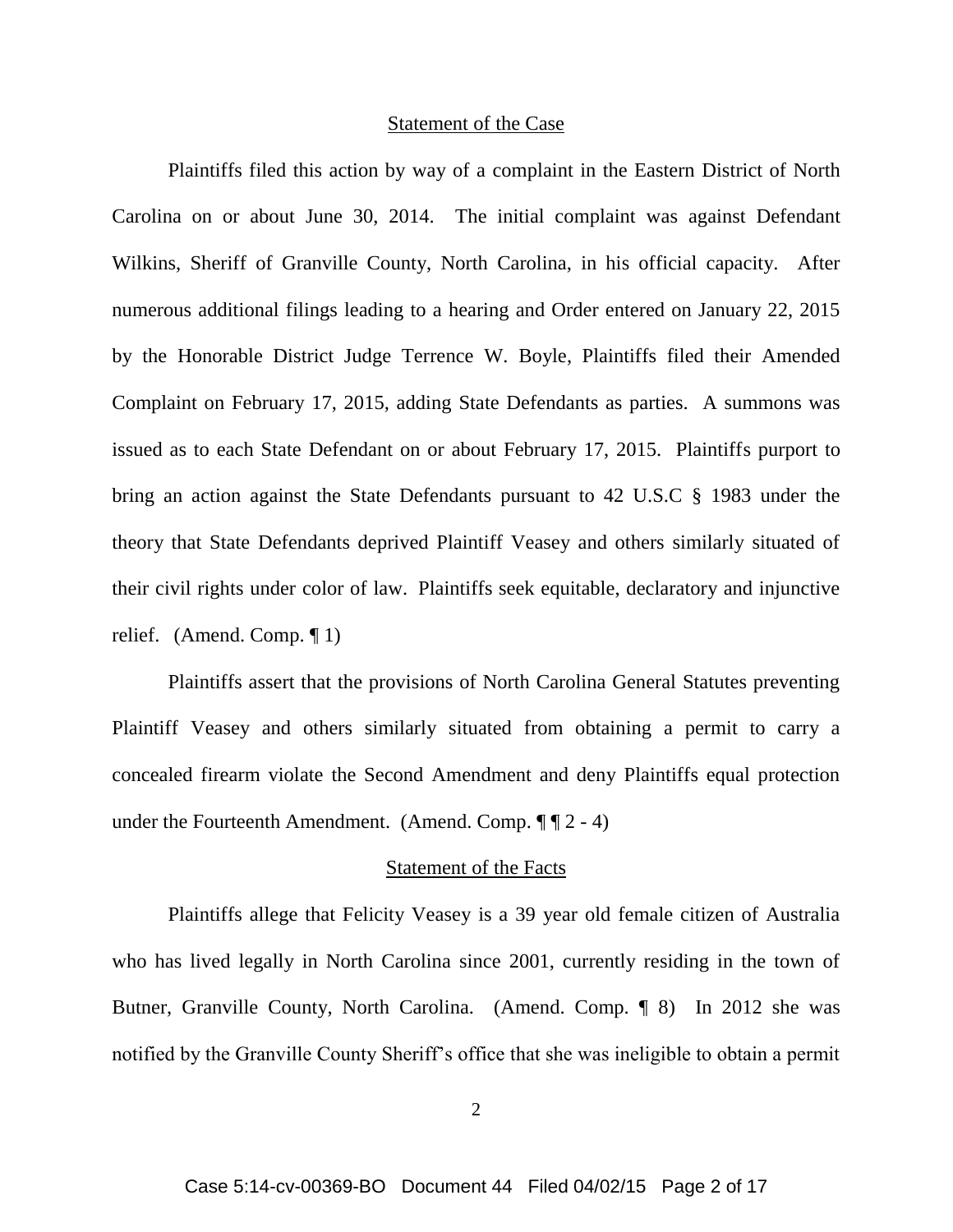to carry a concealed firearm because she was not a citizen [of the United States]. (Amend. Comp. ¶ 12)

Plaintiff Second Amendment Foundation seeks to bring this action on behalf of itself and its members, of which Veasey is one. (Amend. Comp. ¶ ¶ 13-15)

Plaintiffs further allege that State Defendants are proper parties to this action due to their respective authorities in their official capacities as officers of the executive branch of the State of North Carolina. Specifically it is alleged that Defendant McCrory, in his capacity as Governor is authorized and tasked by the North Carolina Constitution to "take care that the laws be fully executed." (Amend. Comp. ¶ 17)

Plaintiffs support their claim that Defendant Cooper as Attorney General is a proper party by a partial recitation of State statutory language granting the Attorney General the authority, ". . .to appear for the State in any other court or tribunal in any cause or matter, civil or criminal, in which the state may be a party or interested." (Amend. Comp. ¶ 18)

The basis stated for Defendant Perry as Secretary of the North Carolina Department of Public Safety to be included as a party is the Secretary's authority to generally plan and coordinate the efforts of State government law enforcement agencies and to ensure cooperation between state law enforcement and local law enforcement in general crime fighting, to serve as the State's coordinating authority to ensure public safety and the effectiveness of the criminal justice system, and to have charge of the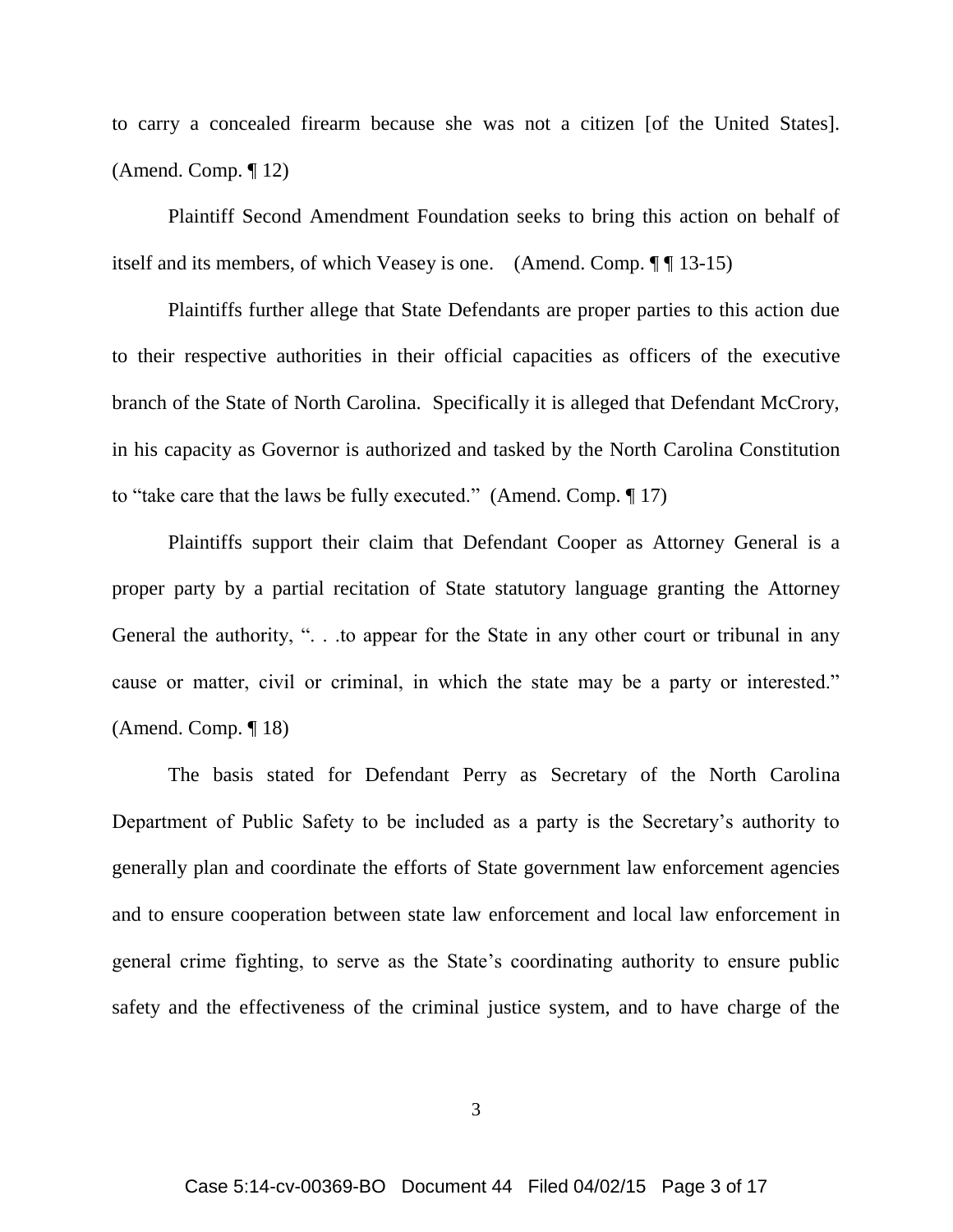investigation of certain criminal matters designated by statute or assigned by the Governor. (Amend. Comp. ¶ 19)

Plaintiffs identify no acts or threats of action by any State Defendant relating to Plaintiffs or the administration of the provisions of N.C.G.S. Chapter 14, Article 54B governing the issuance of concealed handgun permits.

### Standard of Review

In a motion to dismiss pursuant to Fed. R. Civ. P.  $12(b)(1)$ , the party asserting subject matter jurisdiction has the burden to prove its existence, regardless of the allegations in his complaint. See, e.g., KVOS v. Associated Press, 299 U.S. 269, 278, 57 S. Ct. 197, 201, 81 L. Ed. 183, 188 (1936). A motion to dismiss for lack of jurisdiction may test the legal sufficiency of the allegations to support jurisdiction, or the motion may contest the facts alleged to support jurisdiction. Adams v. Bain, 697 F.2d 1213, 1219 (4th Cir. 1982). When determining the existence of subject matter jurisdiction, a court may consider the pleadings as evidence and may also look to evidence outside the pleadings without treating the inquiry as one for summary judgment. Evans v. B.F. Perkins Co., 166 F.3d 642, 647 (4th Cir. 1999).

A motion filed under Rule 12(b)(2) of the Federal Rules of Civil Procedure tests the Court's jurisdiction over an individual. The burden is on the Plaintiffs to demonstrate that jurisdiction is proper. Dean v. Motel 6 Operating L.P., 134 F.3d 1269, 1272 (6th Cir. 1988). Plaintiffs must set forth specific facts showing that the court has jurisdiction over the individual. Weller v. Cromwell Oil Co., 504 F. 2d. 927, 930 (6th Cir. 1974).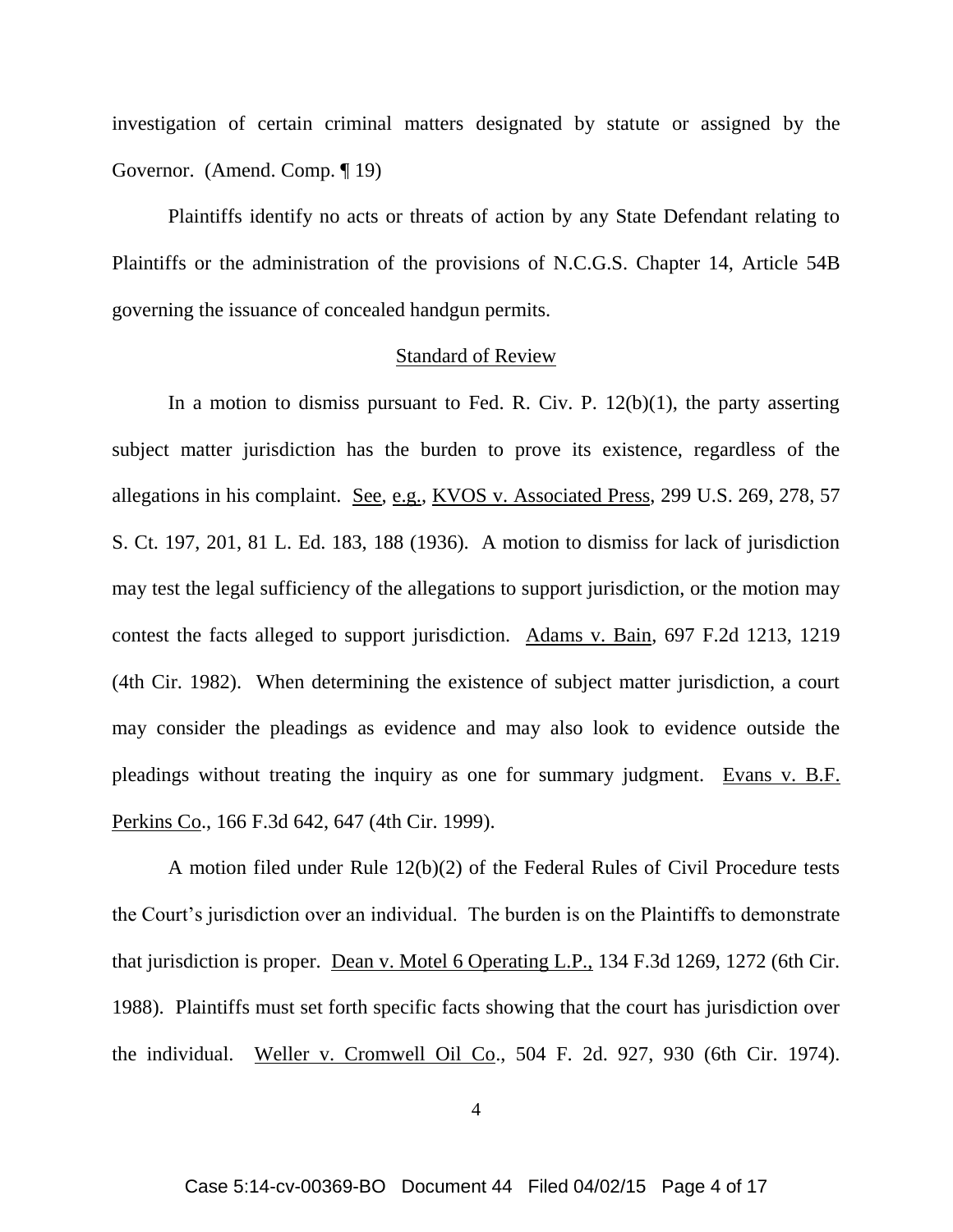Although a plaintiff who opposes a Rule 12(b)(2) motion is entitled to have all reasonable inferences drawn in his favor, the court is not required to look solely to plaintiff's proof. Mylan Labs, Inc. v. Akzo, N.V., 2 F.3d 56, rev'd on other grounds, 7 F. 3d 1130 (4th Cir. 1993).

Finally, a motion under Rule 12(b)(6) of the Federal Rules of Civil Procedure will be granted when it clearly appears that the Plaintiff can prove no set of facts to support a claim which would entitle him to the requested relief. Conley v. Gibson, 355 U.S. 41, 45-46 (1957). A motion to dismiss for failure to state a claim tests the legal sufficiency of the complaint. Neitzke v. Williams, 490 U.S. 319, 326-27 (1989).

#### Argument

# I. PLAINTIFFS' CLAIMS AGAINST STATE DEFENDANTS ARE BARRED BY THE ELEVENTH AMENDMENT TO THE UNITED STATES CONSTITUTION.

The Plaintiffs' claims should be dismissed pursuant to Rule 12 (b) (1) for lack of subject matter jurisdiction. It is well-settled that generally under the Eleventh Amendment, states, state agencies, and state employees sued in their official capacities are immune from suit in federal court. Will v. Michigan Dep't of State Police, 491 U.S. 58, 70-71, 105 L. Ed. 2d 45, 57-58 (1989) It is noted however, that the Eleventh Amendment permits suits for prospective injunctive relief under limited circumstances. The United States Supreme Court has held:

[T]he Eleventh Amendment confirms the sovereign status of the States by shielding them from suits by individuals absent their consent. *Seminole Tribe of Fla.* v. *Florida,* 517 U.S. 44, 54, 134 L. Ed. 2d 252, 116 S. Ct.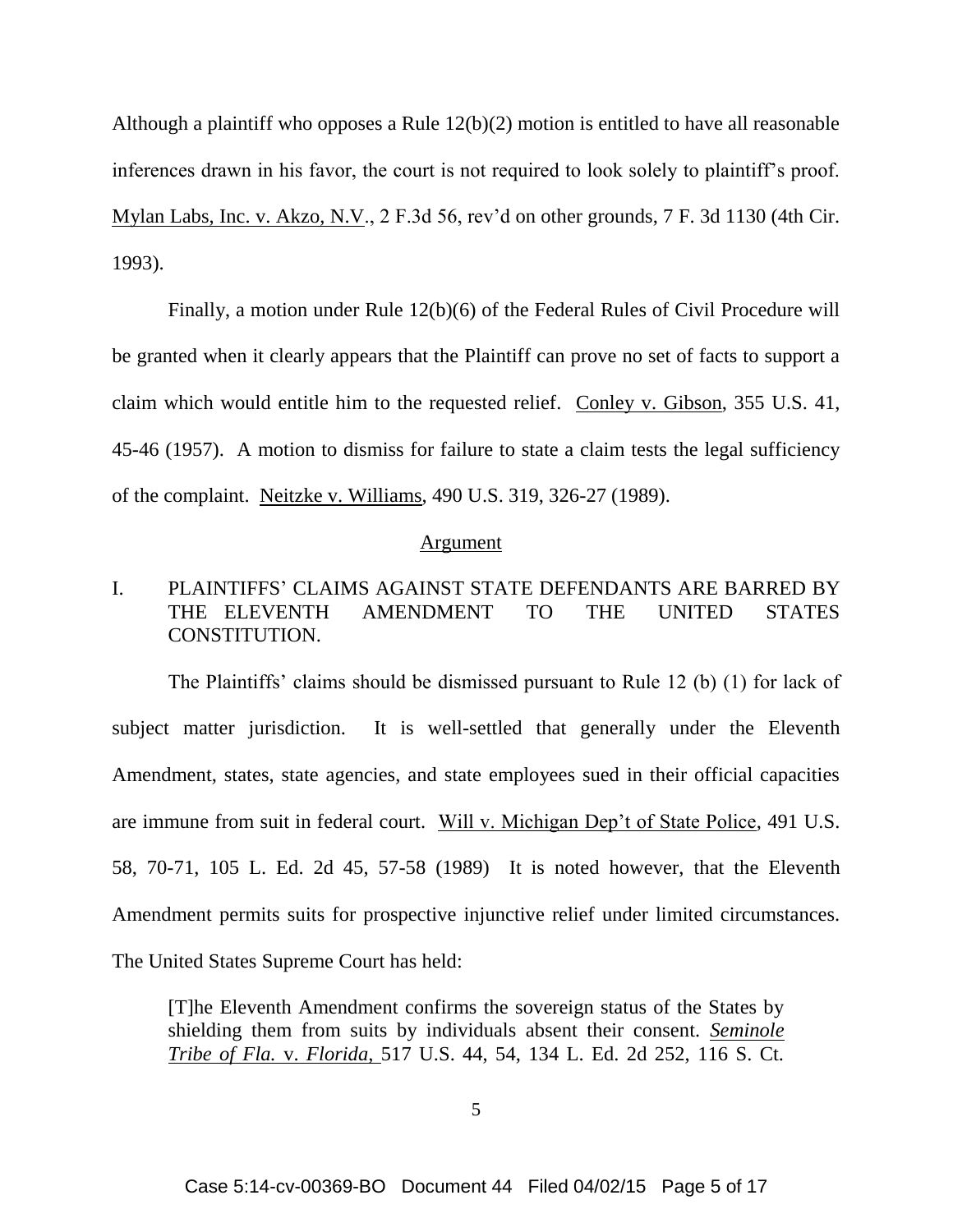1114 (1996). To ensure the enforcement of federal law, however, the Eleventh Amendment permits suits for prospective injunctive relief against state officials acting in violation of federal law. Ex parte Young, supra. This standard allows courts to order prospective relief, see Edelman v. Jordan, 415 U.S. 651, 39 L. Ed. 2d 662, 94 S. Ct. 1347 (1974); Milliken v. Bradley, 433 U.S. 267, 53 L. Ed. 2d 745, 97 S. Ct. 2749 (1977), as well as measures ancillary to appropriate prospective relief, Green v. Mansour, 474 U.S. 64, 71-73, 88 L. Ed. 2d 371, 106 S. Ct. 423 (1985).

Frew ex. rel. Frew v. Hawkins, 540 U.S. 431, 437, 124 S. Ct. 899, 157 L.Ed. 2d 855

(2004). For the Eleventh Amendment to permit a suit for injunctive relief against a state actor when the claim at issue is the constitutionality of a state statute, there must be some relationship between the state actors and the enforcement of the statute in question. The Fourth Circuit Court of Appeals has held that in regards to "making an officer of the State a party defendant in a suit to enjoin the enforcement of an act alleged to be unconstitutional it is plain that such officer must have some connection with the enforcement of the act…" Lytle v. Griffith, 240 F.3d. 404, 409 (4th Cir. 2001) (quoting Ex parte Young, 209 U.S. at 157). The required "connection with the enforcement of the act" in question in this complaint is not present with the State Defendants.

The State statute in question in Plaintiffs' complaint is N.C.G.S. § 14-415.12(a)(1) which requires that an applicant for a concealed handgun permit be a citizen of the United States. All duties and responsibilities for determining the eligibility of an applicant for a concealed handgun permit fall to the Sheriffs of North Carolina. See N.C.G.S. §14-415.11 which states that the *sheriff* shall issue a permit to carry a concealed handgun to a person who qualifies for a permit under N.C.G.S. 14-415.12; N.C.G.S. §14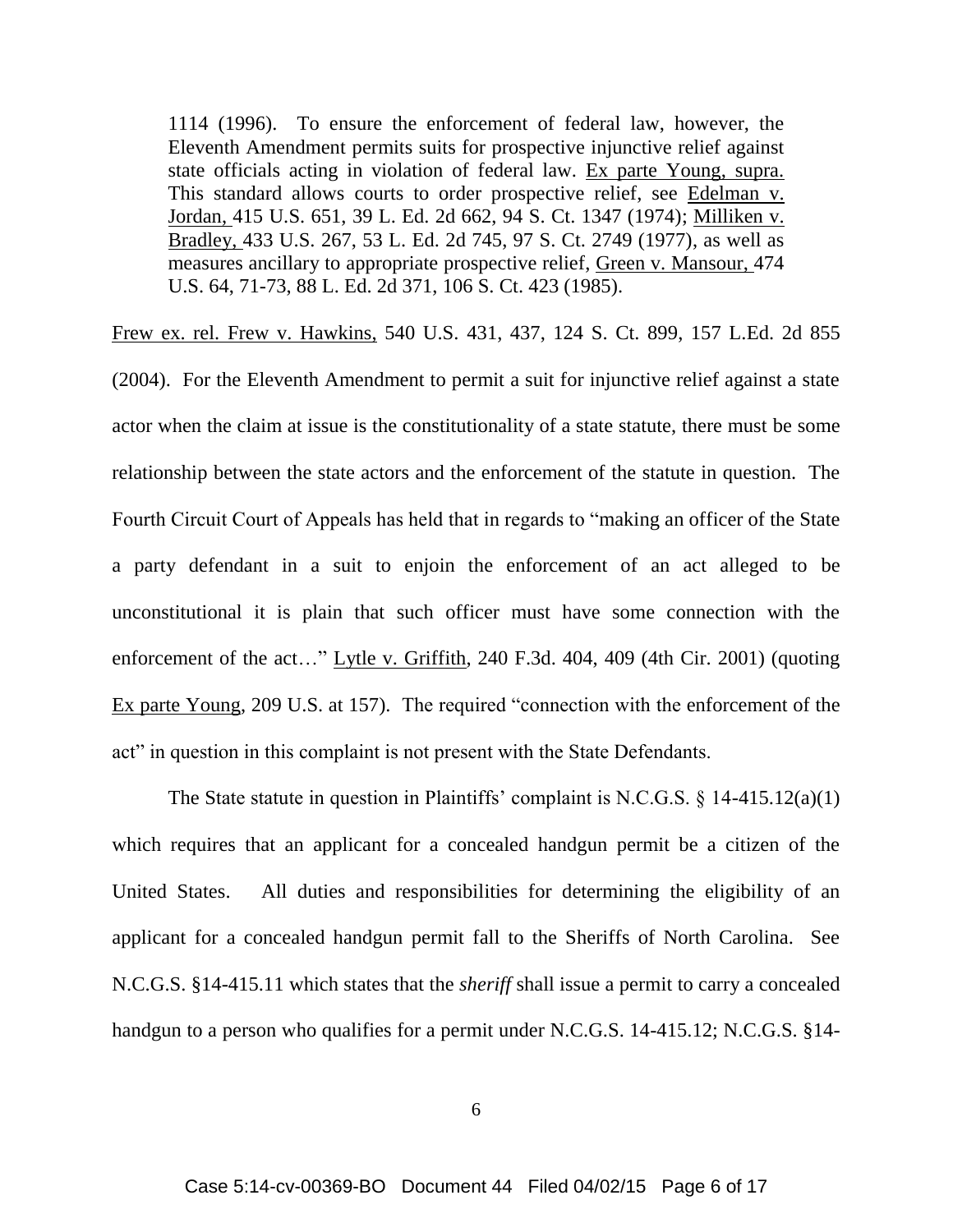415.12(a) which states that the *sheriff* shall issue a permit to an applicant if the applicant qualifies under the following criteria . . . and (b) the *sheriff* shall deny a permit to an applicant who . . .; N.C.G.S. §14-415.13 which states that a person shall apply to the *sheriff* of the county in which the person resides to obtain a concealed handgun permit; and N.C.G.S. § 14-415.15(a) which states that after receipt of the items listed in N.C.G.S. 14-415.13 from an applicant, and receipt of the required records concerning the mental health or capacity of the applicant, the *sheriff* shall either issue or deny the permit. The sole responsibility of determining the eligibility for, issuance of, or revocation of a concealed carry permit is placed upon the Sheriff.

Sheriffs in this State are separate constitutional officers who are not subject to the authority of the Governor, the Attorney General, nor the Secretary of the Department of Public Safety. N.C. Const. art. VII, § 2. See also Boyd v. Robeson County, 169 N.C. App. 460, 476, 621 S.E. 2d 1, 11 (2005) ("The State has no authority to veto or approve a sheriff's actions within that county."). Thus, neither the Governor, Attorney General nor the Secretary of the Department of Public Safety has the authority to order a Sheriff to take any action or inaction at all in the context of a concealed carry application.

Plaintiffs' assertions that the Governor, Attorney General and the Secretary of the Department of Public Safety are proper parties to this action in their official capacity for the reasons set forth in the complaint as listed below are without merit. (Amend. Comp. ¶ ¶ 17-19) Plaintiffs do not allege and can cite no legal authority for the proposition that the State Defendants have the statutory or common law authority to issue concealed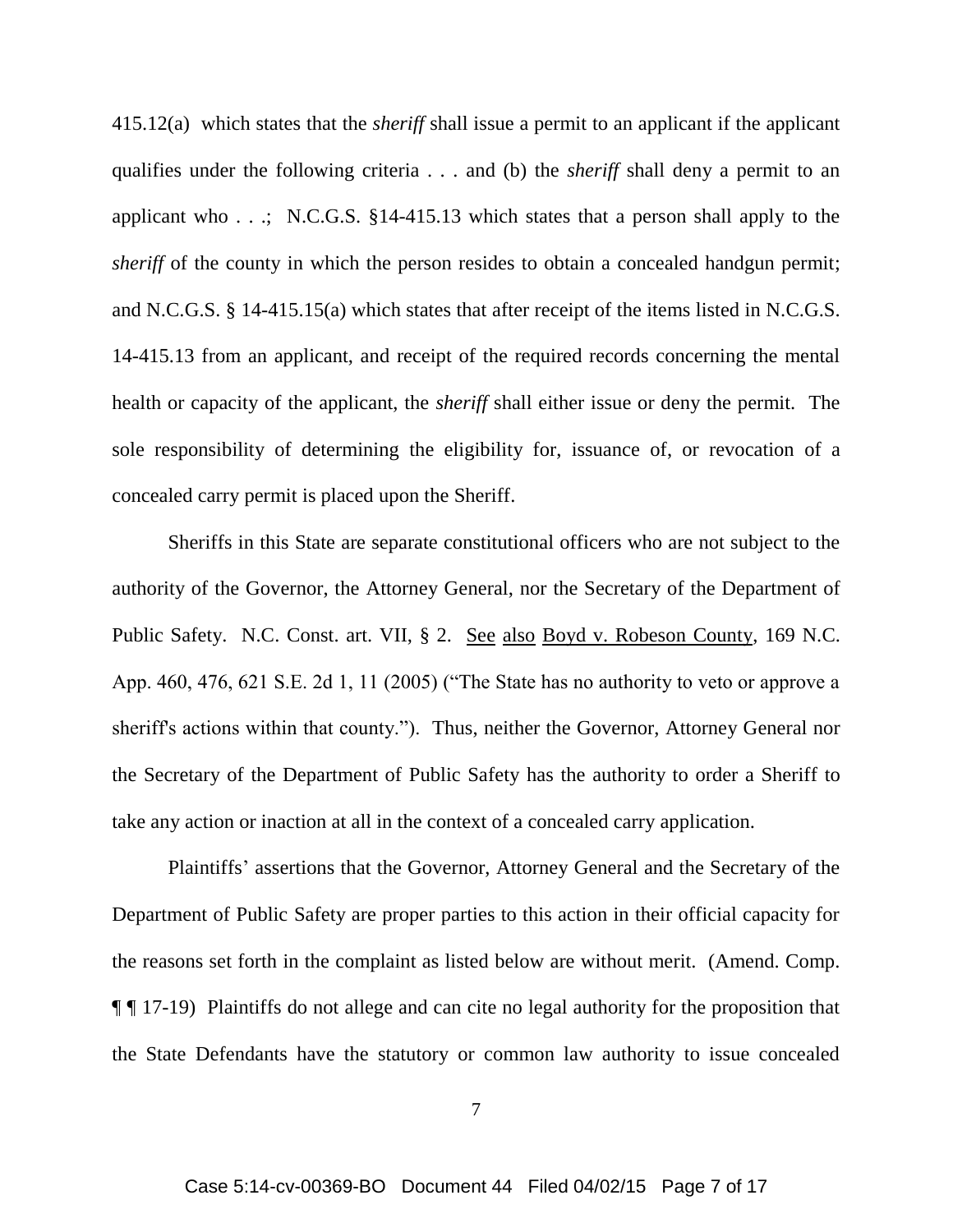handgun permits. Instead, Plaintiffs allege that the State Defendants are proper parties because the Governor, Attorney General, and Secretary of the Department of Public Safety are responsible for "enforcing the laws, customs, practices and policies complained of" by Plaintiffs. (Amend. Comp  $\P$   $\P$  17-19)

Not only do these conclusory assertions fail to demonstrate how any of the State Defendants have engaged in an ongoing violation of the United States Constitution, the Supreme Court in Ex Parte Young expressly rejected the generalized assertions offered by Plaintiffs in their complaint. The State Defendants in this case do not have the required connection to the enforcement of the concealed carry application and permitting process and therefore are not proper parties.

 A State official's "[g]eneral authority to enforce the laws of the state is not sufficient to make government officials the proper parties to litigation challenging the law." Children's Healthcare is a Legal Duty, Inc. v. Deters, 92 F.3d 1412, 1416 (6th Cir. 1996) (citing 1st Westco Corp. v. School Dist. of Philadelphia, 6 F.3d 108, 113 (3d Cir. 1993)); see also Snoeck v. Brussa, 153 F.3d 984, 986 (9th Cir. 1998) ("[A] generalized duty to enforce state law or general supervisory power over the persons responsible for enforcing the challenged provision will not subject an official to suit") (citing Los Angeles County Bar Ass'n v. Eu, 979 F.2d 697, 704 (9th Cir. 1992)); Mendez v. Heller, 530 F.2d 457, 460 (2d Cir. 1976) (attorney general's duties to support the constitutionality of challenged state statutes and to defend actions in which the state is interested do not make him a proper defendant); Shell Oil Co. v. Noel, 608 F.2d 208, 211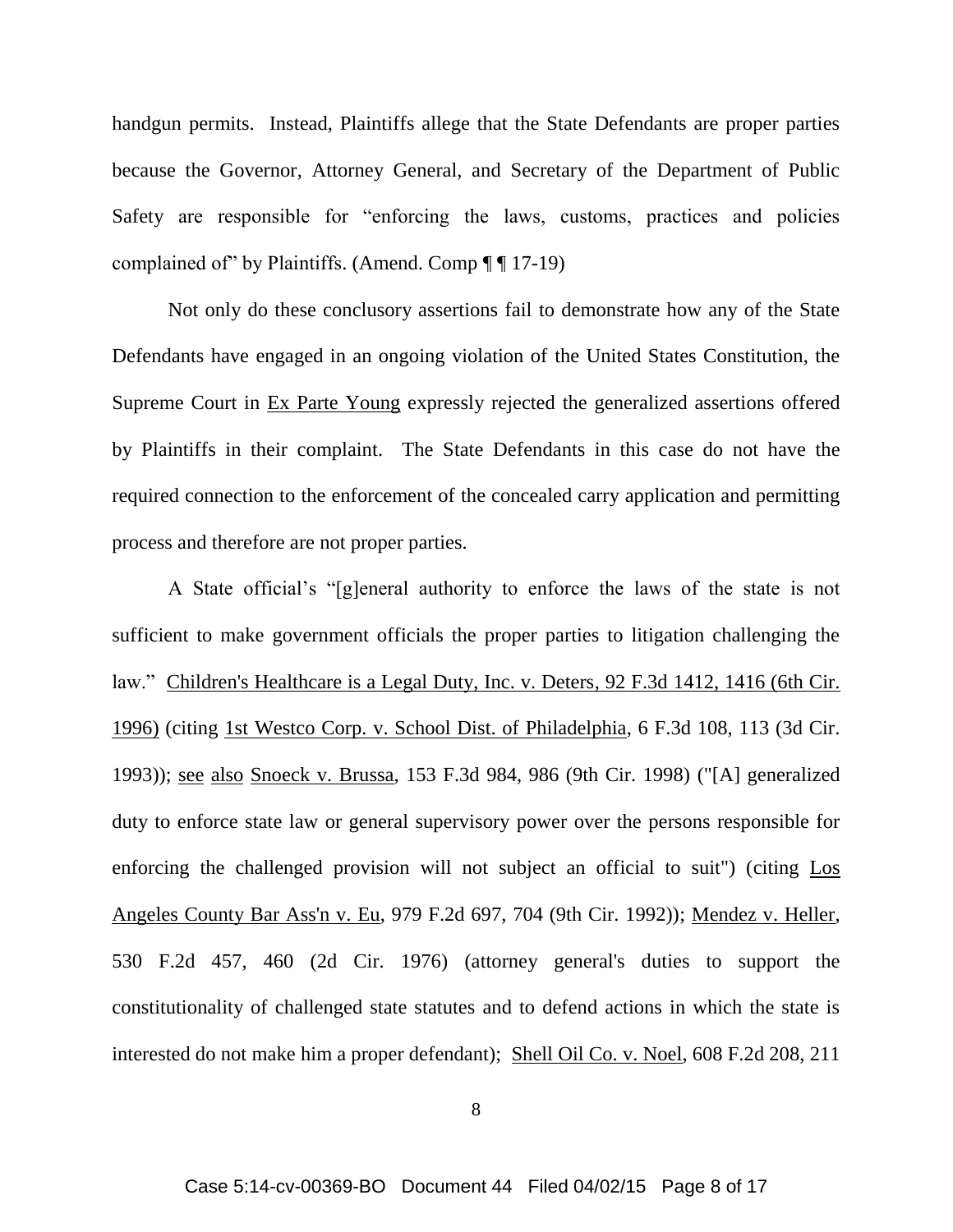(1st Cir. 1979) (general duty of governor "to enforce state laws does not make him a proper defendant in every action attacking the constitutionality of a state statute").

Failure to dismiss the State Defendants from this suit for lack of subject matter jurisdiction based on Eleventh Amendment immunity would allow these State Defendants to become a party in any instance in which the constitutionality of a state statute is questioned regardless of whether there is a special relationship between these parties and the statutory action or enforcement involved. This would erode the limited exception to Eleventh Amendment immunity created by Ex parte Young and would therefore be erroneous.

# II. PLAINTIFFS' ALLEGATIONS FAIL TO MAKE OUT PLAUSIBLE CLAIMS UNDER 42 U.S.C. § 1983 FOR VIOLATIONS OF ANY CONSTITUTIONAL RIGHTS.

A. The State Defendants are not "persons" under 42 U.S.C. § 1983.

Plaintiffs bring this action against the State Defendants in their official capacities under 42 U.S.C. §1983. For the reasons stated herein, the State Defendants do not qualify as "persons" under 42 U.S.C. §1983 and this Court therefore lacks jurisdiction over the State Defendants. Consequently, the Plaintiffs' claims should be dismissed pursuant to Rule 12(b)(2) and 12(b)(6) for lack of personal jurisdiction over the State Defendants.

Plaintiffs bring their claims against Governor McCrory, Attorney General Cooper and Secretary Perry in their official capacities under 42 U.S.C. § 1983 for a violation of their constitutional rights. (Amend. Comp. ¶ 1) Under § 1983, liability is imposed on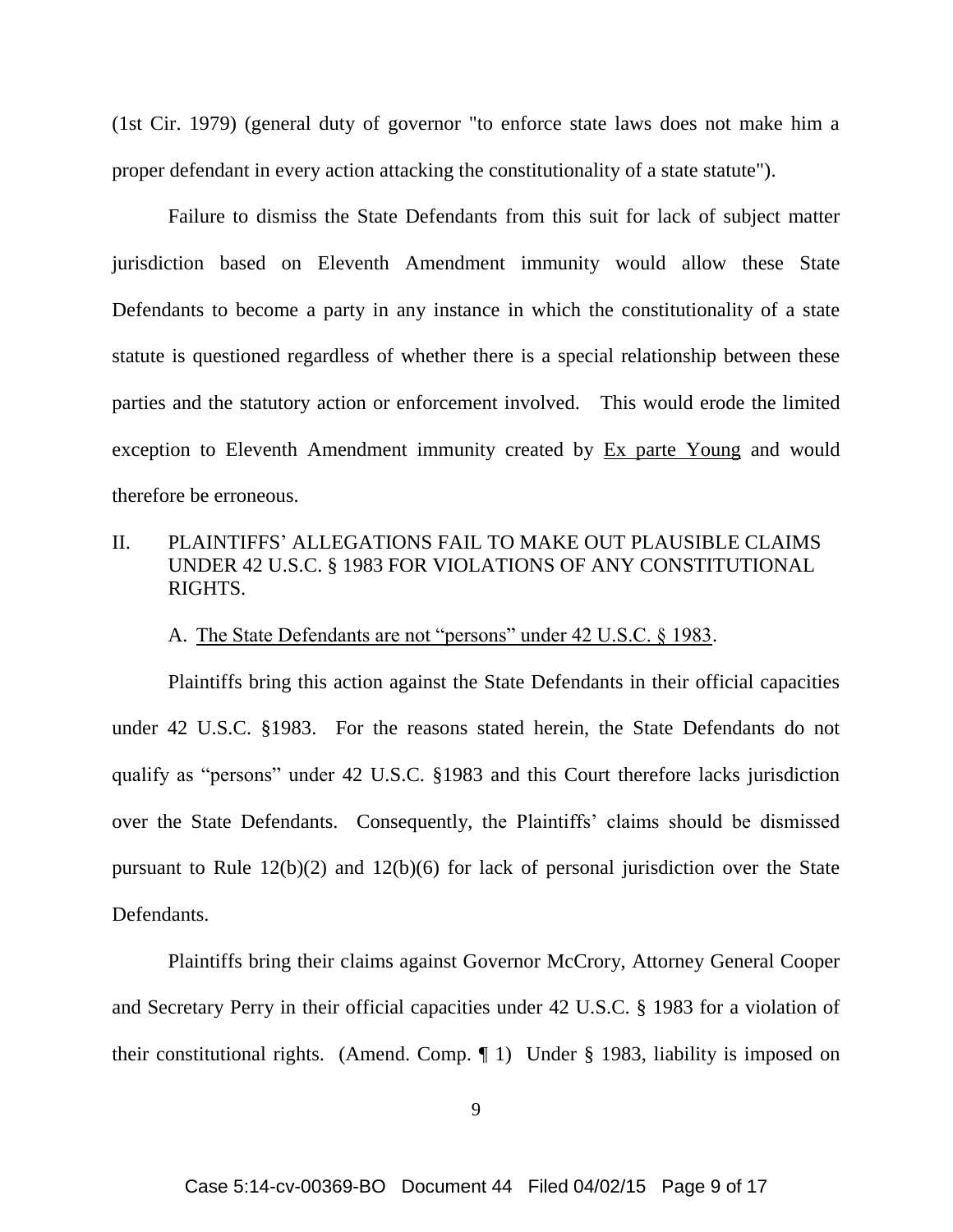"any person who shall subject, or cause to be subjected, any person . . . to the deprivation of any rights, privileges, or immunities secured by the Constitution and laws. . . ." 42 U.S.C. § 1983. Accordingly, the federal statute requires a showing of personal fault, whether based upon the defendant's own conduct or another's conduct in executing the defendant's policies or customs. See Monell v. Dep't of Soc. Servs., 436 U.S. 658, 98 S. Ct. 2018, 56 L. Ed. 2d 611 (1978).

In the present case, Plaintiffs have alleged no facts to establish that the State Defendants constitute "persons" under 42 U.S.C. § 1983, such that personal jurisdiction is conferred. Plaintiffs have further failed to allege any set of facts sufficient to draw the necessary nexus between the enforcement of the citizenship requirement in N.C.G.S. §14-415.12 and the State Defendants. To the contrary, for the reasons stated herein in Argument I, the State Defendants have no responsibilities as it relates to the statute alleged to be unconstitutional in this complaint and therefore are not proper parties to this matter and dismissal of the State Defendants is required under Rule 12(b)(2) and 12(b)(6) of the Federal Rules of Civil Procedure.

### B. There is No Second Amendment Right to Carry a Concealed Weapon.

Plaintiffs' complaint alleges that N.C.G.S. § 14-415.12 violates their Second Amendment right to bear arms. As previously set out herein, none of the State Defendants have any specified or implied authority in their stated or plenary powers to issue a concealed carry permit.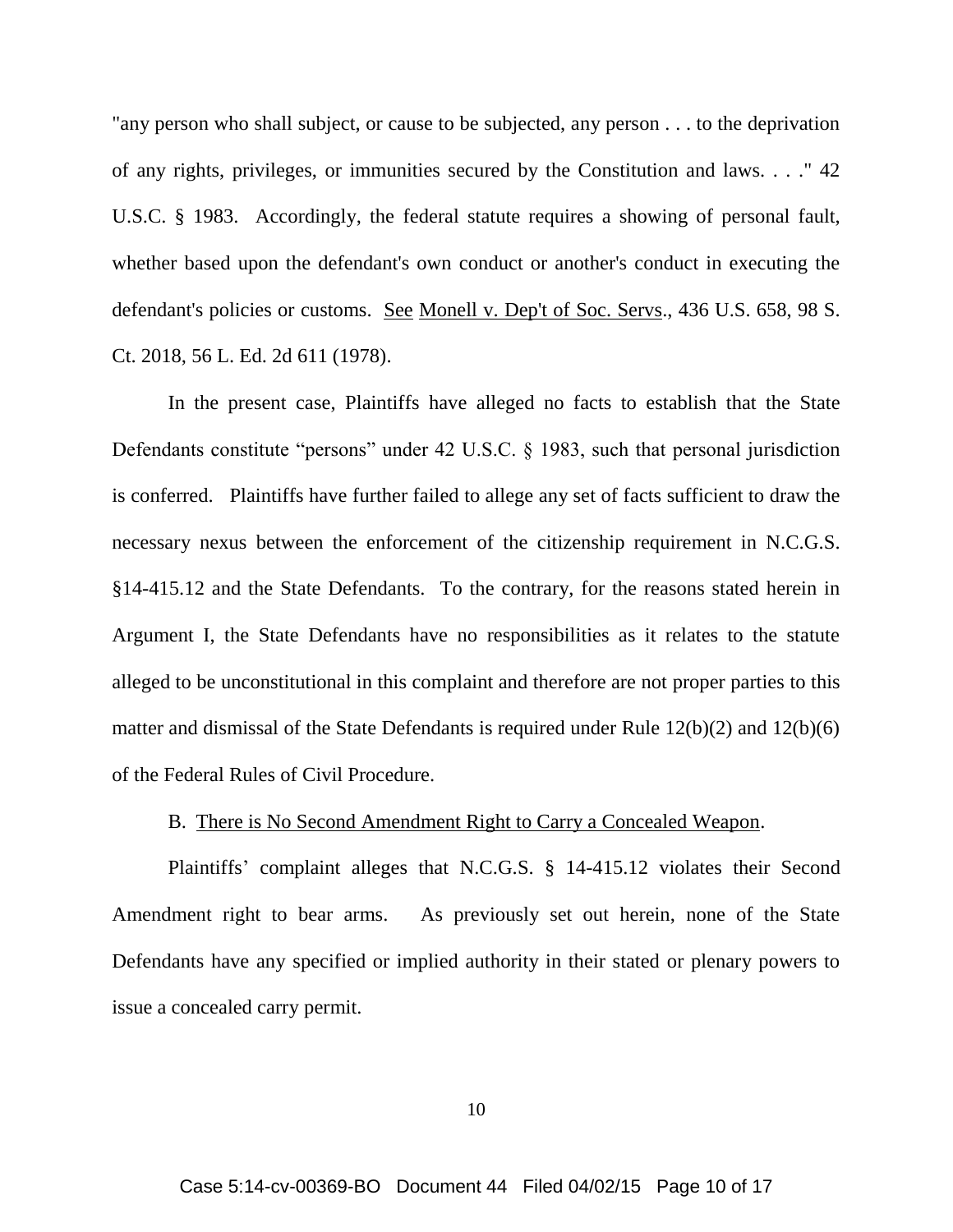The Second Amendment to the constitution provides that a citizen has a right to bear arms. It has not been conclusively established in our courts that the right to bear arms extends to non-citizens. Nor has the right to bear arms been extended to include the right to bear arms in a concealed fashion. To the contrary, the United States Supreme Court has held that "the right secured by the Second Amendment is not unlimited." District of Columbia v. Heller, 554 U.S. 570, 626, 128 S. Ct. 2783 (2008). The Supreme Court in Heller further noted "[f]rom Blackstone through the 19th-century cases, commentators and courts routinely explained that the right was not a right to keep and carry any weapon whatsoever in any manner whatsoever and for whatever purpose. For example, the majority of the 19th-century courts to consider the question held that prohibitions on carrying concealed weapons were lawful under the Second Amendment or state analogues." Id. (citations omitted)

In addition to Heller, many federal courts have held that the restrictions on carrying concealed do not violate the constitutional rights afforded by the Second Amendment. See Peterson v. Martinez, 707 F.3d 1197 (10th Cir. 2013 (holding Second Amendment does not provide the right to carry a concealed firearm); United States v. Rene E., 583 F.3d 8, 12 (1st Cir. 2009) ("laws prohibiting the carrying of concealed weapons" are an "example[ ] of 'longstanding' restrictions that [are] 'presumptively lawful' under the Second Amendment") (quoting Heller, 554 U.S. at 626).

Furthermore, it has been held that the Second Amendment rights do not extend to non-citizens. Assuming *arguendo* that the Second Amendment has been interpreted to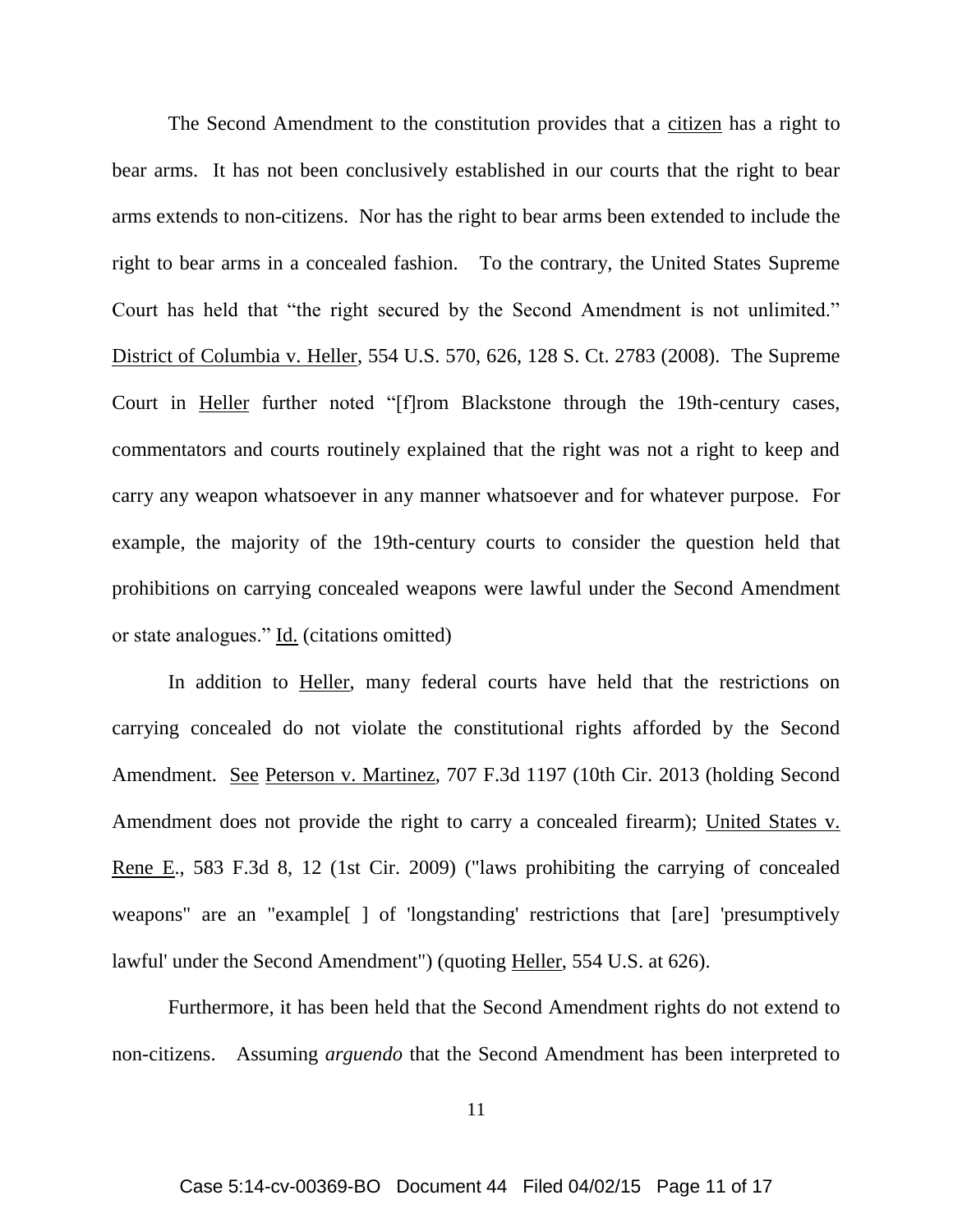apply to concealed carry of firearms, this would not be a right afforded to non-citizens such as Plaintiff Veasey. The Supreme Court in Heller started their analysis "with a strong presumption that the Second Amendment right is exercised individually and belongs to all **Americans.**" Heller at 581. (emphasis added) The analysis in Heller demonstrated that the Supreme Court recognized that the right to bear arms afforded by the Second Amendment was a right that in the Court's interpretation was extended to citizens only. The Court indicated "we do not read the Second Amendment to protect the right of citizens to carry arms for any sort of confrontation." Heller at 595. (emphasis added)

Plaintiffs fail to show that the Second Amendment right to bears arms has been violated.

# III. PLAINTIFFS' COMPLAINT FAILS TO STATE A CLAIM UPON WHICH RELIEF MAY BE GRANTED.

When it clearly appears that the Plaintiff can prove no set of facts to support a claim which would entitle him to the requested relief, a dismissal pursuant to Rule 12(b)(6) of the Federal Rules of Civil Procedure is proper. Conley v. Gibson, 355 U.S. 41, 45-46 (1957). A motion to dismiss for failure to state a claim tests the legal sufficiency of the complaint. Neitzke v. Williams, 490 U.S. 319, 326-27 (1989).

For the reasons set out above, Plaintiffs have failed to allege sufficient facts to support their claims and entitle them to relief against the State Defendants, therefore the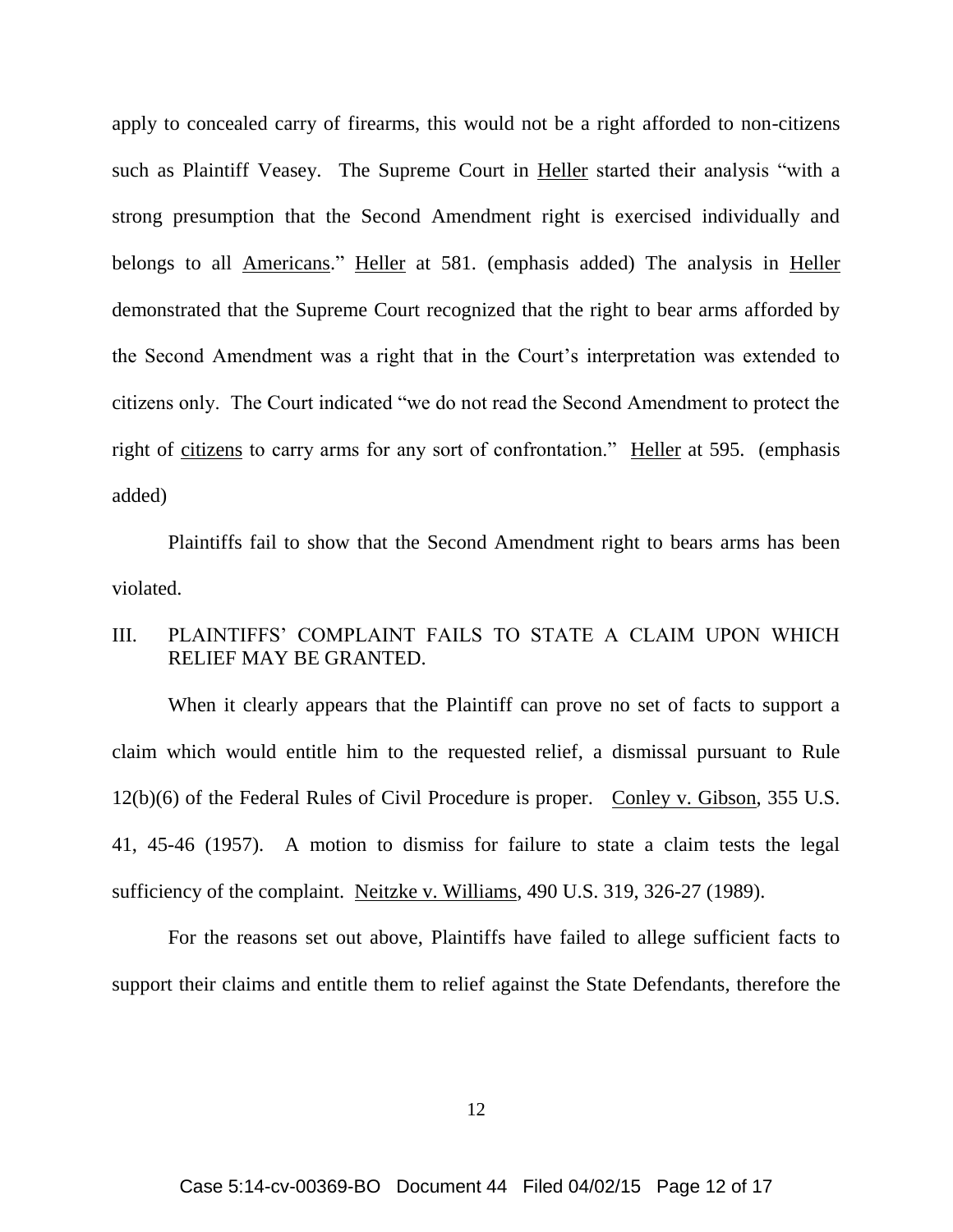claims against the State Defendants should be dismissed pursuant to Rule 12(b)(6) of the Federal Rules of Civil Procedure.

# IV. PLAINTIFFS LACKS STANDING TO ASSERT THEIR CLAIMS FOR INJUNCTIVE RELIEF.

In order to obtain a preliminary injunction under Rule 65 of the Federal Rules of Civil Procedure, a plaintiff "must establish [1] that he is likely to succeed on the merits, [2] that he is likely to suffer irreparable harm in the absence of preliminary relief, [3] that the balance of the equities tips in his favor, and [4] that an injunction is in the public interest." Winter v. Natural Resources Defense Council, Inc., 555 U.S. 7, 20 (2008); see also The Real Truth About Obama, Inc. v. Federal Election Commission, 575 F. 3d 342 (4th Cir. 2009), vacated on other grounds, 559 U.S. 1089 (2010) (recognizing that the standard set forth in Winter supplants the previous 4th Circuit standard as set forth in Blackwelder Furniture Co. of Statesville v. Seilig Mfg. Co., 550 F. 2d 189 (4th Cir. 1977)); see also Price v. City of Fayetteville, 2013 U.S. Dist. Lexis 58587 (E.D.N.C. Apr. 23, 2013).

"A preliminary injunction is an extraordinary and drastic remedy," which "may only be awarded upon a clear showing that the plaintiff is entitled to such relief." Price at 10. (internal citations omitted) Accordingly, the Fourth Circuit has stated that a plaintiff seeking a preliminary injunction must make a clear showing of likelihood of success and irreparable harm. Id. District Courts within the Fourth Circuit have recognized that when the facts are sharply disputed, a preliminary injunction will not be granted because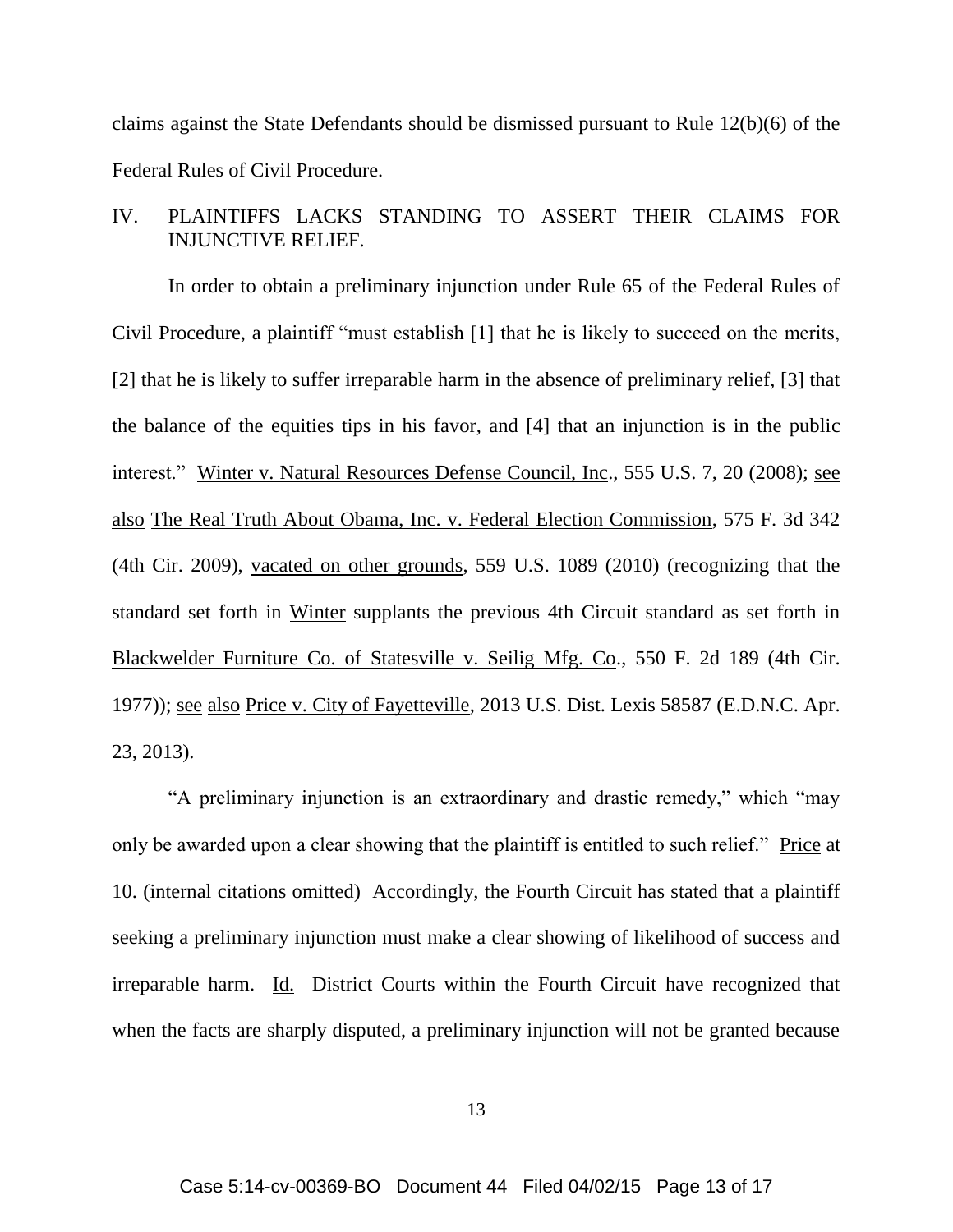a preliminary injunction requires a clear showing. Prudential Sec., Inc. v. Plunkett, 8 F. Supp. 2d 514, 516 (E.D.Va. 1998); see Gantt v. Clemson Agr. Coll. Of S.C., 208 F. Supp. 416, 418-19 (W.D.S.C. 1962) ("on an application for preliminary injunction, the Court is not bound to decide doubtful and difficult questions of law or disputed questions of fact.")

In the present case, Plaintiffs cannot satisfy these requirements and lack standing with regard to the claims against the State Defendants. The injunctive relief claims fail for the following reasons. First, Plaintiffs cannot satisfy the element that they are "likely to succeed on the merits." For all of the reason previously stated herein, the claims should be dismissed as a matter of law.

Plaintiffs are apparently seeking an order prohibiting the Governor, Attorney General, and Secretary of the Department of Public Safety "from enforcement" of the provisions of N.C.G.S. § 14-415.12 that requires citizenship for eligibility for a concealed carry permit. The order that the Plaintiffs seek is for actions which the State Defendants have neither authority nor jurisdiction to perform. As stated herein, the Sheriffs of this State are the officials who review and approve or deny a concealed carry permit application. Sheriffs in this State are separate constitutional officers who are not subject to the authority of the Governor, Attorney General, nor the Secretary of the Department of Public Safety. Thus, even if the injunctive relief was provided, the State Defendants are in no position to either issue a concealed carry permit to plaintiff or order the Sheriff to take any action at all in this context.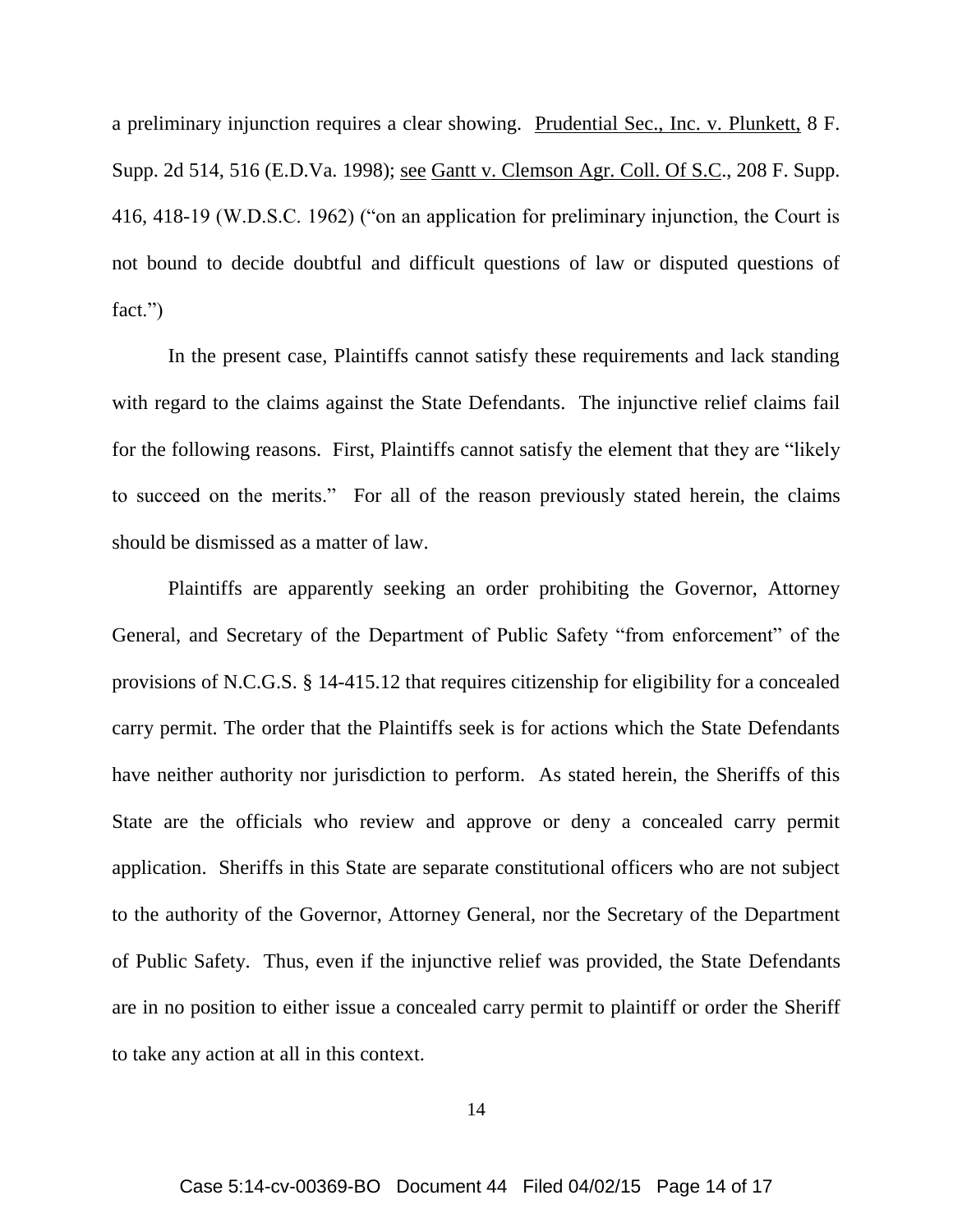Furthermore, Plaintiffs cannot satisfy the element of "irreparable harm." First, Plaintiffs argue that their Second Amendment rights are being violated by the enforcement of N.C.G.S. 14-415.12 (a)(1) and that deprivation of rights is deemed to be irreparable harm. As previously set out herein, even if it were determined that the Second Amendment extends to these Plaintiffs, its coverage does not guarantee the right to bear arms in a concealed fashion. Therefore, this argument fails.

Next, Plaintiffs argue in their Memorandum of Points and Authorities in Support of Plaintiffs' Motion for Preliminary Injunction that the "State's law, if not properly enjoined, also poses an immediate threat to public safety, as an entire class of North Carolina residents has been and continues to be wrongfully denied the right and ability [sic] the full ability to defend their persons from criminal attack." (p. 7) There is no assertion in their Complaint that North Carolina law would prohibit Plaintiffs from carrying a firearm in an open fashion or possessing a firearm in their homes for protection. Therefore, any argument that the Plaintiffs assert regarding irreparable harm that would be suffered without the entry of injunctive relief is speculative at best and hence, this argument fails as well.

## Conclusion

For the reasons set forth herein, the State Defendants respectfully request that the Plaintiff's Amended Motion for Preliminary Injunction be denied and the Plaintiffs' Amended Complaint be dismissed.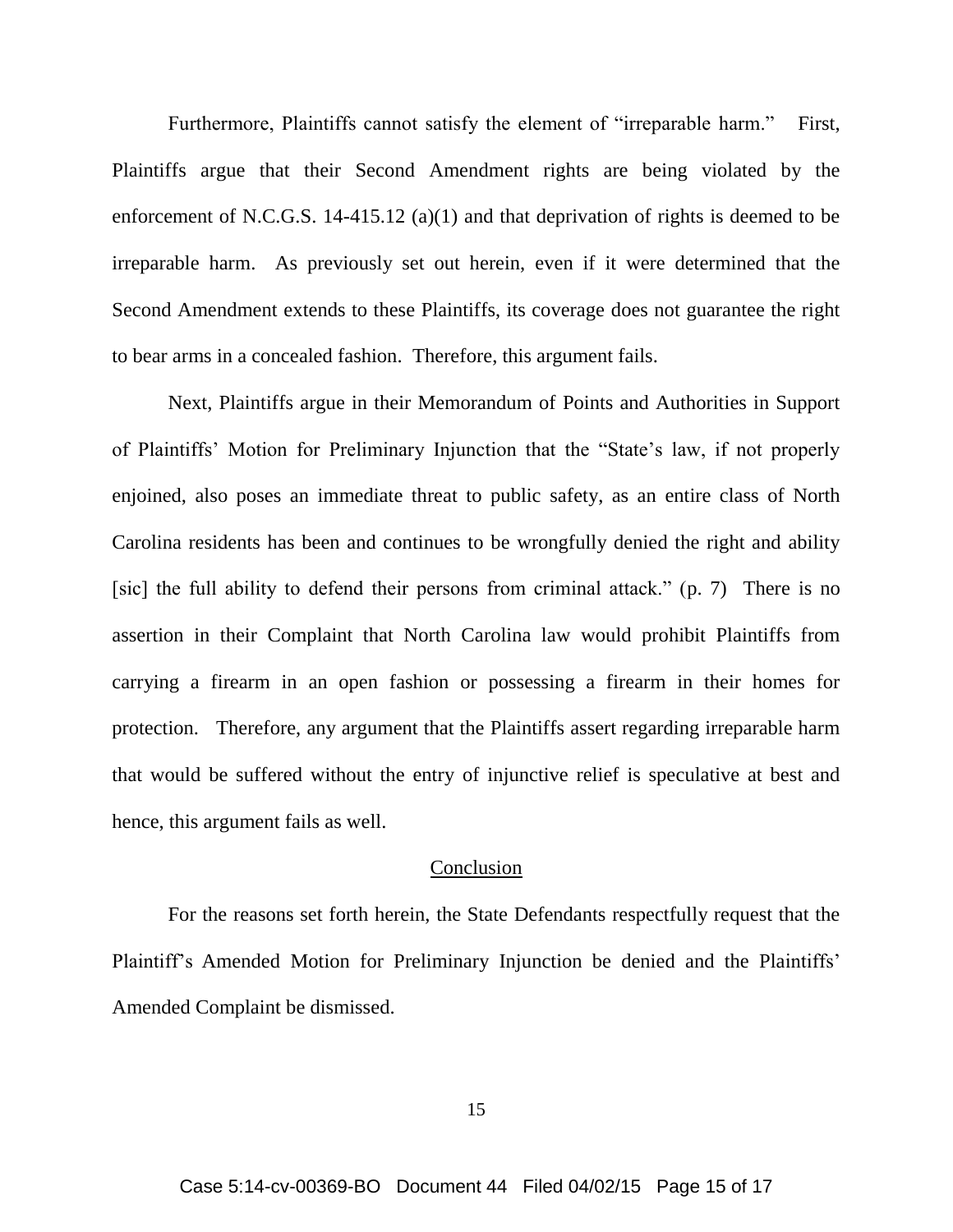Respectfully submitted, this the 2<sup>nd</sup> day of April, 2015.

Roy Cooper ATTORNEY GENERAL

*/s/Hal F. Askins* Hal F. Askins Special Deputy Attorney General North Carolina Department of Justice P. O. Box 629 Raleigh, North Carolina 27602-0629 Telephone: (919) 716-6725 Facsimile: (919) 716-6552 Email: haskins@ncdoj.gov N.C. Bar No: 9681

*/s/ J. Joy Strickland* J. Joy Strickland Assistant Attorney General N.C. Department of Justice Post Office Box 629 Raleigh, North Carolina 27602 Telephone: (919) 716-6725 Facsimile: (91) 716-6552 Email: jstrickland@ncdoj.gov State Bar No. 25695